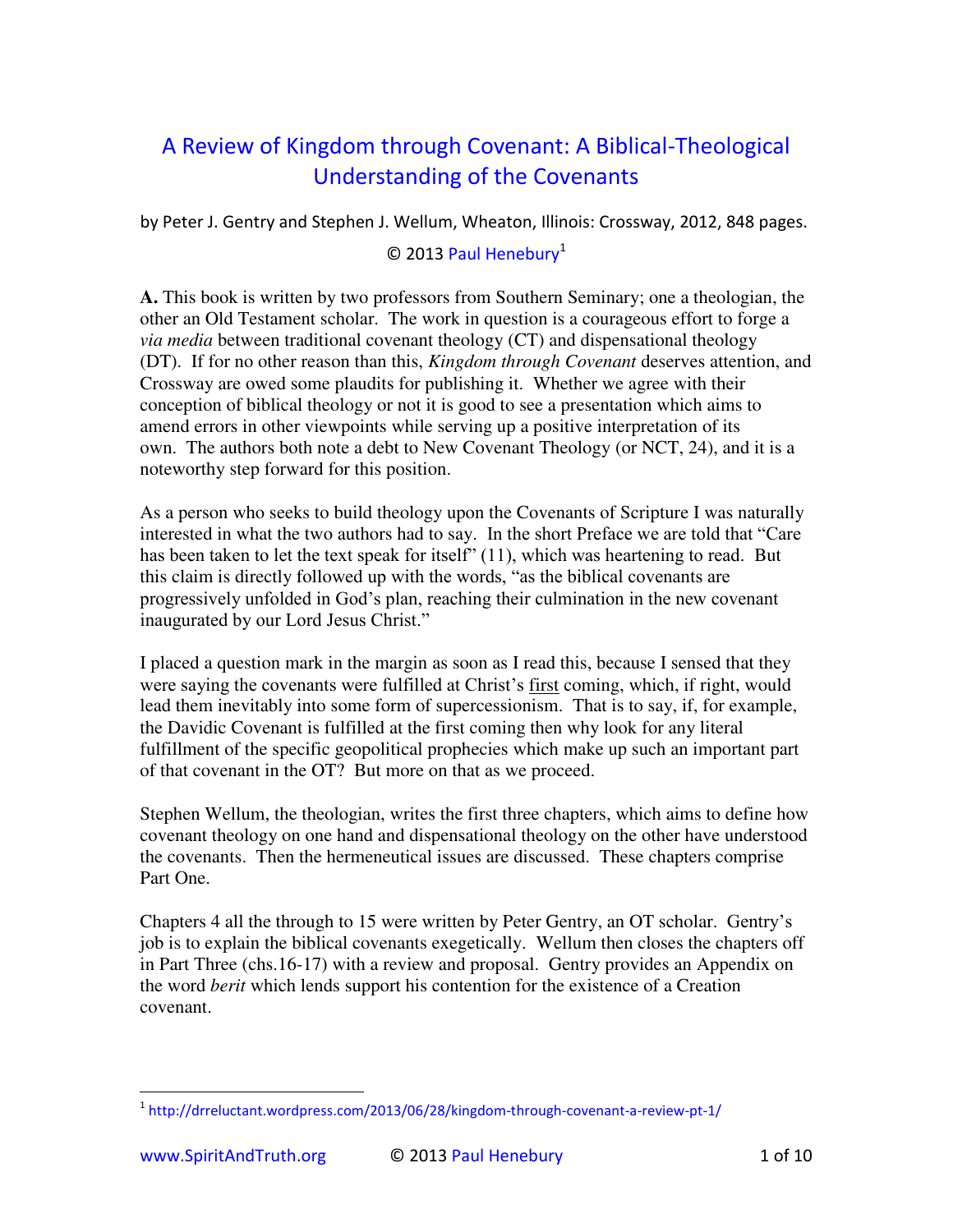There is much in this work which repays the reader's time. Numerous insightful points and critiques are put forth, as well as helpful exegetical and cultural data. For example, I didn't know that, "Although other nations besides Israel practised circumcision, the Israelites were the only nation to completely cut off and remove the foreskin." (274). There are lots of these little notes dotted around the book (particularly Gentry's section). For the most part, the position of the authors is well argued and thoughtprovoking. The book is dense, which makes any review of its content necessarily selective.

**B.** Nevertheless, at the end of the day I came away from the book benefited but finally disappointed.

On page 33 Wellum approves of Brian Rosner's definition of Biblical Theology, which involves "theological interpretation of Scripture," which I find a bit troublesome. Wellum writes:

Biblical theology is concerned with the overall message of the whole Bible. It seeks to understand the parts in relation to the whole. As an exegetical method, it is sensitive to literary, historical, and theological dimensions of various corpora, as well as to the interrelationships between earlier and later texts in Scripture. Furthermore, biblical theology is interested not merely in words and word studies but also in concepts and themes as it traces out the Bible's own story line, on the Bible's own terms, as the plot line reaches its culmination in Christ.

He then goes on to give his own definition; a definition that includes this statement:

Biblical theology as a hermeneutical discipline attempts to exegete texts in their context and then, in light of the entire Canon, to examine the unfolding nature of God's plan and carefully think through the relationship between before and after in that plan which culminates in Christ. (34).

In a footnote he recommends Graeme Goldsworthy's *Gospel-Centered Hermeneutics*; a book which makes no bones about reinterpreting the OT by the New.

The trouble I have with the definitions above is that it seems they are saying two opposing things. I have always felt this way about this approach. I wonder, how can one "trace out the Bible's own story line" while also taking into account "the interrelationships between earlier and later texts of Scripture"? How can one "exegete texts in their context" while presupposing an interpretive grid which "culminates in Christ" (i.e. the Cross)? What if the texts in context *don't* refer to the Cross but to the second advent? It seems that the driving assumption of fulfillment at the first advent endangers unfettered exegesis of "the texts in their context."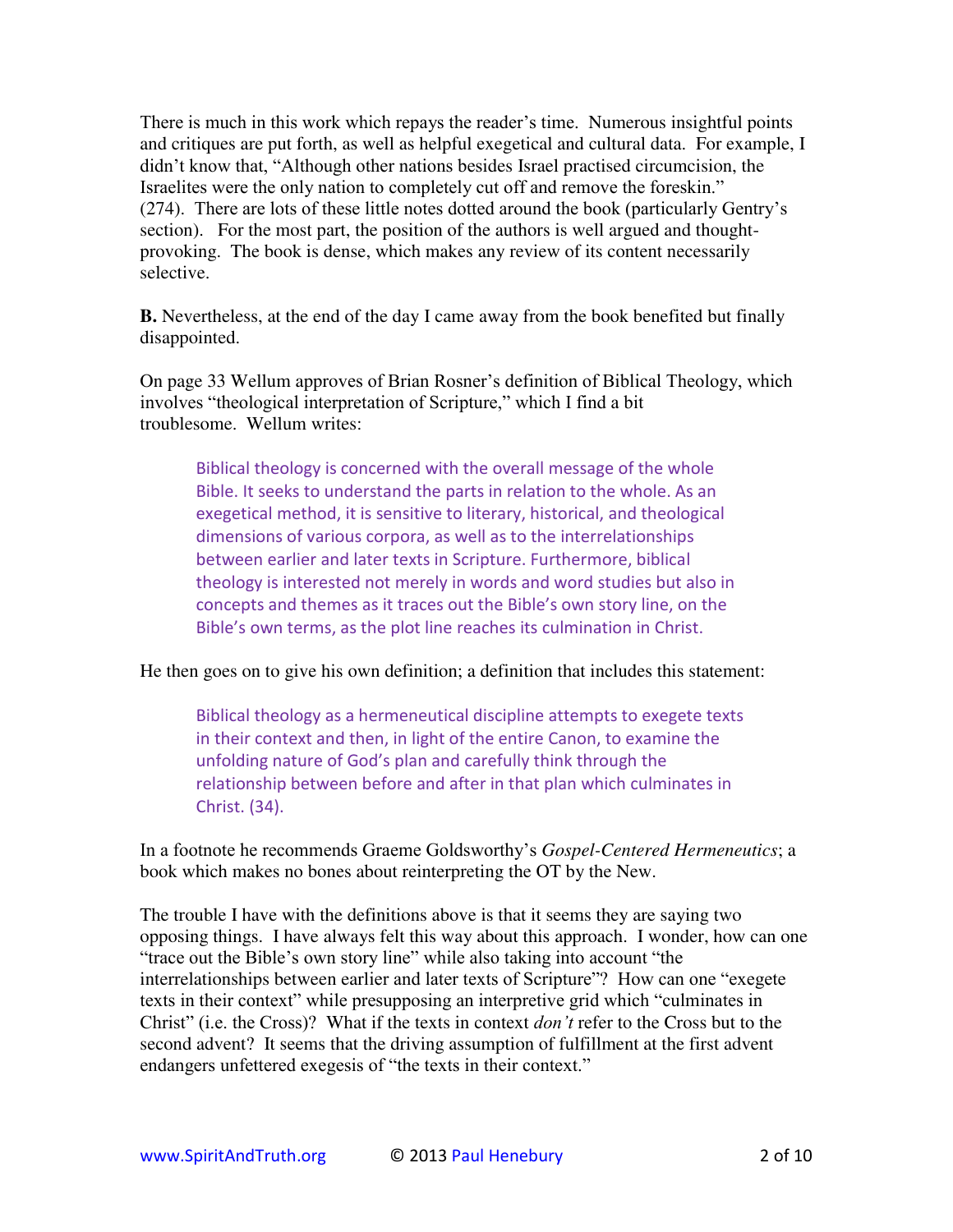Not that either pursuit is wrong, but surely trying to do both things simultaneously is a bit schizophrenic? The first inquiry requires that as much as is possible we don't pursue the second. And this unease is given support when, as already noted, this reader was alerted to the writers working assumption that the first coming of Christ provides the hermeneutical cast into which all that came before is to be fitted. By the time I had finished Part 1 this feeling had been overwhelmingly confirmed by Wellum (34, 40, 54, 86, 89, 92, 94, 95, 99, 100-101, 103-105, 107, etc.). Assurances to the contrary notwithstanding (e.g. 435), as one continues through the book one seeks in vain for any awareness of their presupposition, and so no substantiation of this dominating premise is forthcoming. It is the big flaw in the book's argument and it is fatal, for it predetermines their whole approach, forcing them to major in typological interpretations, just as it does covenant theology. It is hardly surprising to have to report their adoption of many recent ideas presented by promoters of amillennial eschatology.

**C.** Another thing that was confirmed by the close of Wellum's prolegomena was that whatever *Kingdom through Covenant* is, it is certainly not a *via media*. Unsurprisingly, because they seek fulfillments of the covenants at the Cross, Wellum and Gentry embrace the same basic interpretative procedures as covenant theologians (whom they often recommend). In large measure, their arguing is almost the same as contemporary CT's! The OT is to be interpreted by the NT (with some reservation, which I shall return to); the land-motif is symbolical, the story of redemption is front and center; typology is to both drive interpretations and help formulate doctrine. Of course, this also means that meanings of covenantal texts can and do change or "transform" (see 598, 608), and so be morphed almost out of recognition from how they were originally worded.

**D.** Typology, as everyone ought to know, is bound to theology; it seldom if ever precedes theology, as the authors appear to know (111 n.68, 115 n.79). It is therefore questionbegging to try to employ typology to prove ones theology. At best it can illustrate it. Here is an example I have used before:

In the Genesis 24 story of the getting of a bride for Isaac there is a motif which is recapitulated in the church. Eleazar (if it is he) is a type of the Holy Spirit, and he goes to Rebekah (type of the Bride of Christ) and finally through the servant's efforts, she is asked "Will you go with this man?" She answers, "I will go" (Gen. 24:58). Then she is brought to Isaac (a type of Christ) to be his. And there it is! A typology of Semi-Pelagianism! The motif is there. It all fits. Semi-Pelagianism must be true! This illustrates the danger of deriving doctrine from types. We need to heed the following warning:

Second, we observe in Scripture itself that typological understanding never creates new revelatory data. It only underscores, illustrates, and amplifies what has already been stated clearly. In other words: typological understanding enriches but does not replace a previous understanding of revelation. It is checked by philological-grammatical understanding. – Gerhard Maier, *Biblical Hermeneutics*, 87.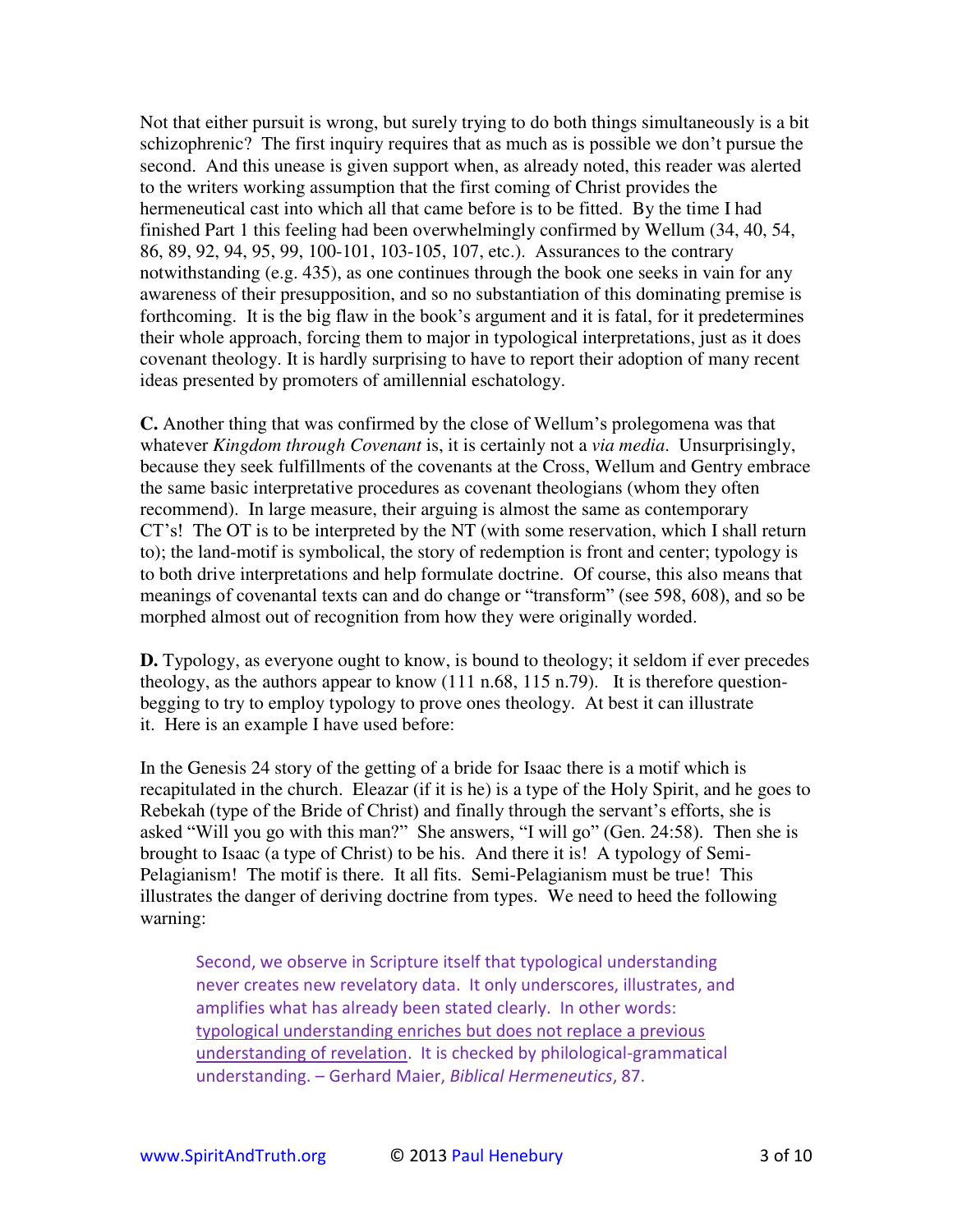As I have said before: "A type must be identified as a type. For this to occur the antitype must be known, otherwise calling something a type would be like calling it a thing-a-mijig. But if the antitype must be known it must be shown to be indeed an antitype. Thus, where there is good reason to question the identification (read interpretation) of the said antitype, we must examine the reasons for arriving at the identification of it as an antitype. Are we told directly that Y is an antitype of X? If not, how "thick" (to use W. Brueggemann's word) is the connection? That is to say, with what amount of confidence may we invest an object with the status of a type?"

Letting types lead to a theological construct nearly always begs the question. The authors' views on the subject do nothing to alleviate this problem of circularity.

**E.** In many places (e.g. 512, 607) we read that the New Covenant replaces the other covenants. But this does not follow at all. The New covenant is much better seen as being the means by which the other covenant oaths to which God obligated Himself find their fulfillment. This is why New covenant truths are found mixed with the other covenants, especially in the Prophets (like Isa. 51:3, 6; 52:1-2, 9, 13; Jer. 23:5-8; 30:9-10; 32:37-41; 33:14-16; Ezek. 37:11-14, 21-26, etc.). But these envisage the physical reign of Christ on earth, which is not a first coming reality. Gentry and Wellum have to support their contention that the New Covenant supersedes the others with the bracing mechanism of typological hermeneutics. This often involves throwing the spotlight on structures within the Bible, often at the expense of the wording of the text. The reason for this is because structural principles are apt to serve the ends of those who find them. The position of the authors requires them to read the fulfillment of the other covenants in light of their first advent understanding of the New Covenant. This leaves the other covenants shorn of many of their specifications.

**F.** For there to be a true middle course one must know in advance where the two curbs are. Over and again this writer had cause to question whether the authors really had but a smattering of knowledge about dispensationalism. While their understanding of (and oftentimes agreement with) covenant theology is everywhere clearly in evidence, the same cannot be said for their comprehension of dispensational theology. Indeed, simply looking at the General Index will show the meager use of traditional dispensationalist sources. We were pleased to see some interaction with John Feinberg's essay "Systems of Discontinuity", though much of this was descriptive, only showing dissent in the area of typology (though Wellum's treatment of Feinberg and DT typology was inadequate).

As both traditional dispensationalists and covenant theologians have pointed out, progressive dispensationalism has far more in common with G.E. Ladd's covenant premillennialism than with traditional dispensationalism. Even allowing for the insights from PD, no traditional dispensationalist will think himself fairly represented by that view. Yet Wellum is content to base a lot of his argumentation on PD Craig Blaising's account of dispensational taxonomy; a survey whose obvious apologetic purpose many believe unsatisfactory. As someone who has kept up with many books espousing covenant theology, this writer can say that compared to developments in CT dispensationalism (minus PD) has had a fairly steady ride. As noted, John Feinberg is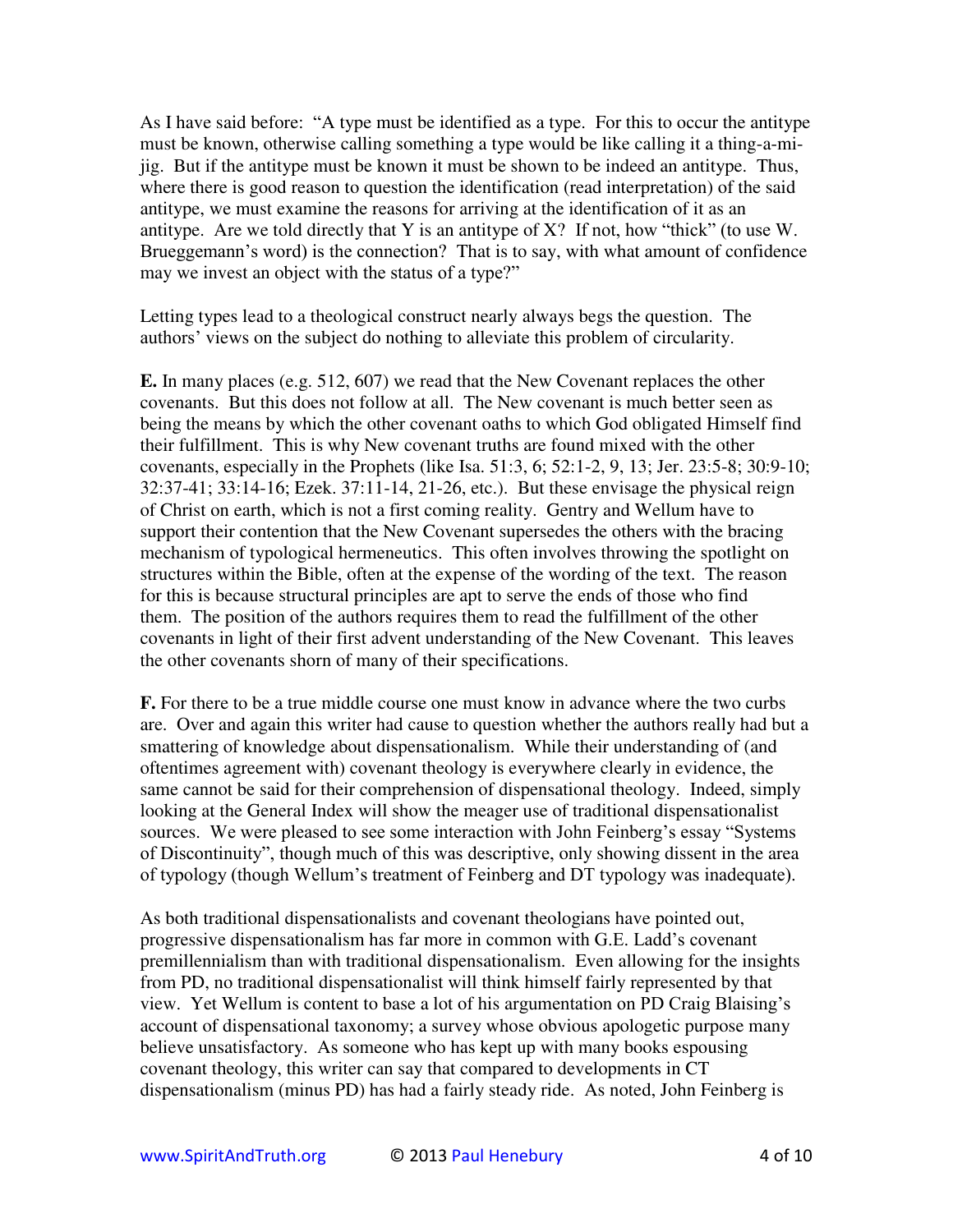used, but as Wellum counts him a PD (41) my comment about lack of discussion with DT's is not dislodged. To me it seemed that the authors familiarity with traditional dispensationalist writers was slight. Two quick examples will suffice. On the subject of ecclesiology Wellum says,

...dispensational theology affirms credobaptism, contra paedobaptism, since one cannot equate the sign of the old covenant with the sign of the  $new... (43)$ 

Anyone with only a passing acquaintance with L. S. Chafer's *Systematic Theology* would know that he tries to stridently defend infant baptism. Who does not know that men like Scofield, Walvoord and others were paedo-baptists?

Again, try this:

How did classic dispensationalists correlate the biblical covenants? Similar to all forms of dispensational theology, they argued that the foundational covenant of Scripture is the Abrahamic and not the Adamic...since they did not recognize such a covenant. (45)

One has to wonder if the writer of that quote has ever opened a Scofield Reference Bible (note on Gen. 2:16)? Or read anything by Lewis Sperry Chafer or Arnold Fruchtenbaum, or even Eugene Merrill? These men, and many more dispensationalists have affirmed their belief in an Adamic covenant!

O'Donnell claims that "the books making up the Old Testament (on Augustine's reckoning) had been written some in Greek but mainly in Hebrew." (198). Now to be charitable, he may mean that Augustine reckoned some of the OT was written in Greek, but that is highly unlikely both historically and grammatically. It is safer to assume the ignorance lies with the man who wrote that sentence.

"When Christians assert that the divine is knowable, they have to accept that their god is at the same time obscure, difficult, and absent." (181). We "have to" accept this you understand? O'Donnell the hack theologue has spoken.

Indeed, he is such a lousy theologian that he cannot twig why Augustine rejected Nectarius's claim to be Christian (185-188). His ventures into the realms of profundity are embarrassing (e.g. 191-193), probably the result of ignoring the scholarship of all but the most looney liberals (who never read conservative scholars either), or of relying on less than credible histories by Walter Bauer and Ramsay MacMullen. While speaking of Christian faith as hokum, he rests a great deal of blind faith in modern cognitive science (326-327).

He doesn't seem to understand the issues at stake in Pelagianism (110), and says, "Whether there ever was such a thing as Pelagianism may reasonably be doubted." Lots of things O'Donnell believes are reasonable appear to this reader to be powered, not by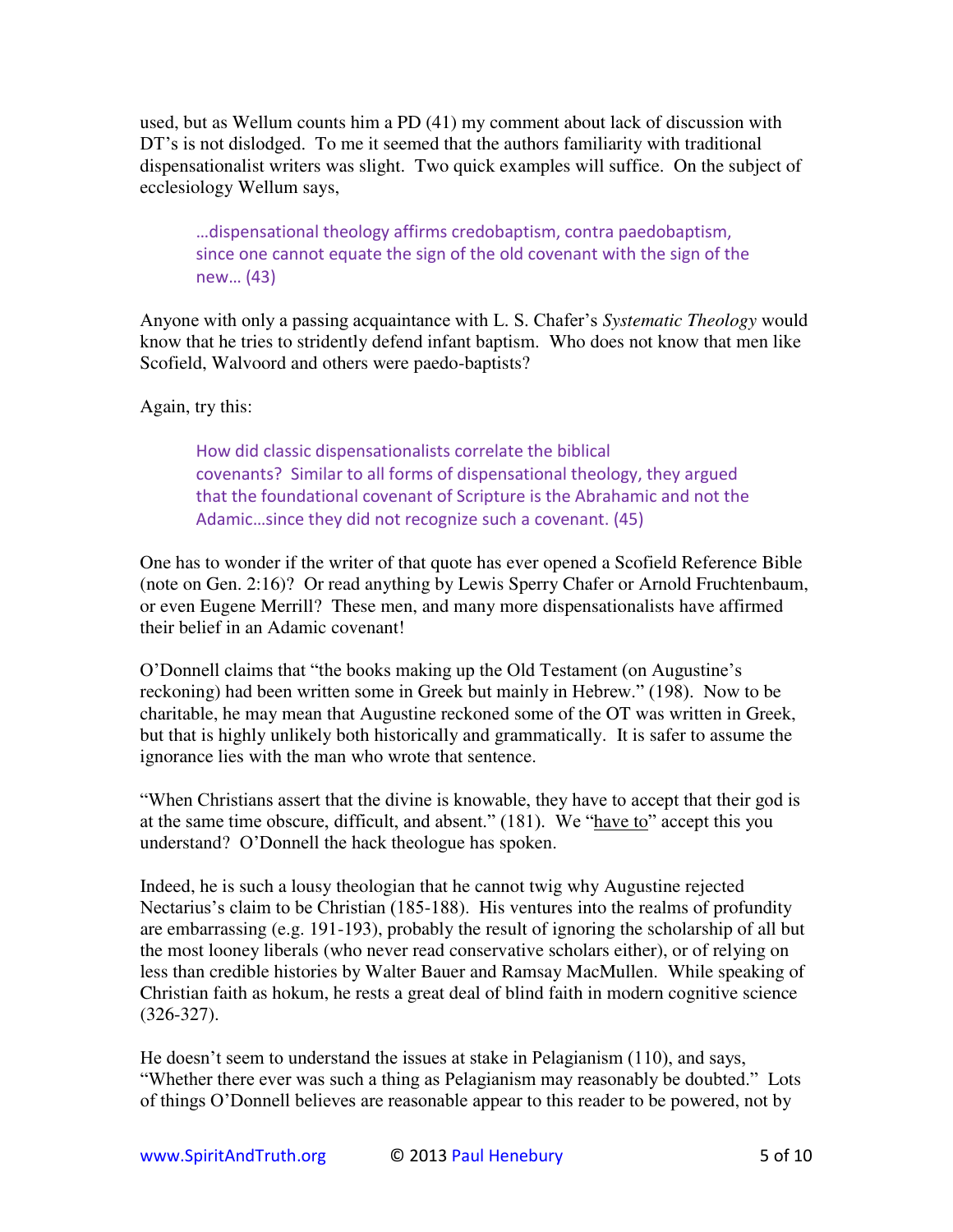reason but by malice. So, "Christianity, to Augustine and many of his contemporaries", held belief in a "universal and all-powerful" God. (111, cf. 180). He says this despite earlier insisting that Augustine would have only thought of his God as one among any number of gods (hence his infantile reluctance to capitalize the G, even when quoting Christian writers themselves).

The book is filled with unfounded speculation. Just because the author knows (but thoroughly dislikes) his subject, does not mean he has the right to reconstruct the past out of his own imagination. This is history as O'Donnell wants it to be. But despite the author's evident hostility towards Christianity and the Bible, and his best efforts at making Augustine look small, it is he who looks peevish and small-minded, while Augustine, in those relatively few times he is permitted to present himself, manages to make the exact opposite impression O'Donnell wishes him to make. O'Donnell seriously thinks he carries enough clout to cast Augustine as a modest intellect. In truth, only with those arrogant few who will agree with him!

O'Donnell doesn't know how to write biography. But this deficiency is of little consequence because the book is more autobiographical than biographical.

"If we look for an unguarded, natural Augustine in his works, we will never find him. Do we catch glimpses? I notice the one who admits that he struggles to be high-minded…" (106). The author of this line suffers from no similar pangs of conscience.

**G.** There are some noteworthy discussions of passages in the book. Probably the most intriguing part of Gentry's contribution is his promotion of a pre-fall "Creation covenant." Gentry's exposition of this covenant is found in Chapters 5 and 6. While pursuing an exchange with Paul Williamson, Gentry traces out the difference between the phrase "to cut a covenant" (karat berith), and "to uphold an existing covenant" (*heqim berith*). And he makes a reasonable circumstantial case for tying in the Noahic covenant, which adopts the language of "upholding a covenant", with a previously existing "Creation covenant" (155-156, 217-221). On a personal note, a Creation covenant would support my own theological project considerably. Still, when all the pages about the *imago Dei* and ANE parallels are covered, the actual proof for a Creation covenant is, I think, unimpressive. Even if we grant its existence, the problem is one of definition. Supposing one can prove such a covenant. What, precisely, did it say? Where are its clearly drawn terms? If we cannot determine with any solid confidence the wording of the original covenant, how can we say anything about it which will be theologically productive? And as we have had cause to [point out,](http://drreluctant.wordpress.com/2012/04/03/rules-of-affinity/) once our surmises are given entry to our theologies, they have a nasty habit of stealing the limelight from more clearly revealed truths.

I think it is dubious to think about Noah (let alone Abraham, Israel, David, etc.) as "new Adams," as these writers, in line with some contemporary CT scholars do. This kind of thinking comes quite naturally to those with a predisposition for types, but although one may grant some sort of representative function to these people, we are nowhere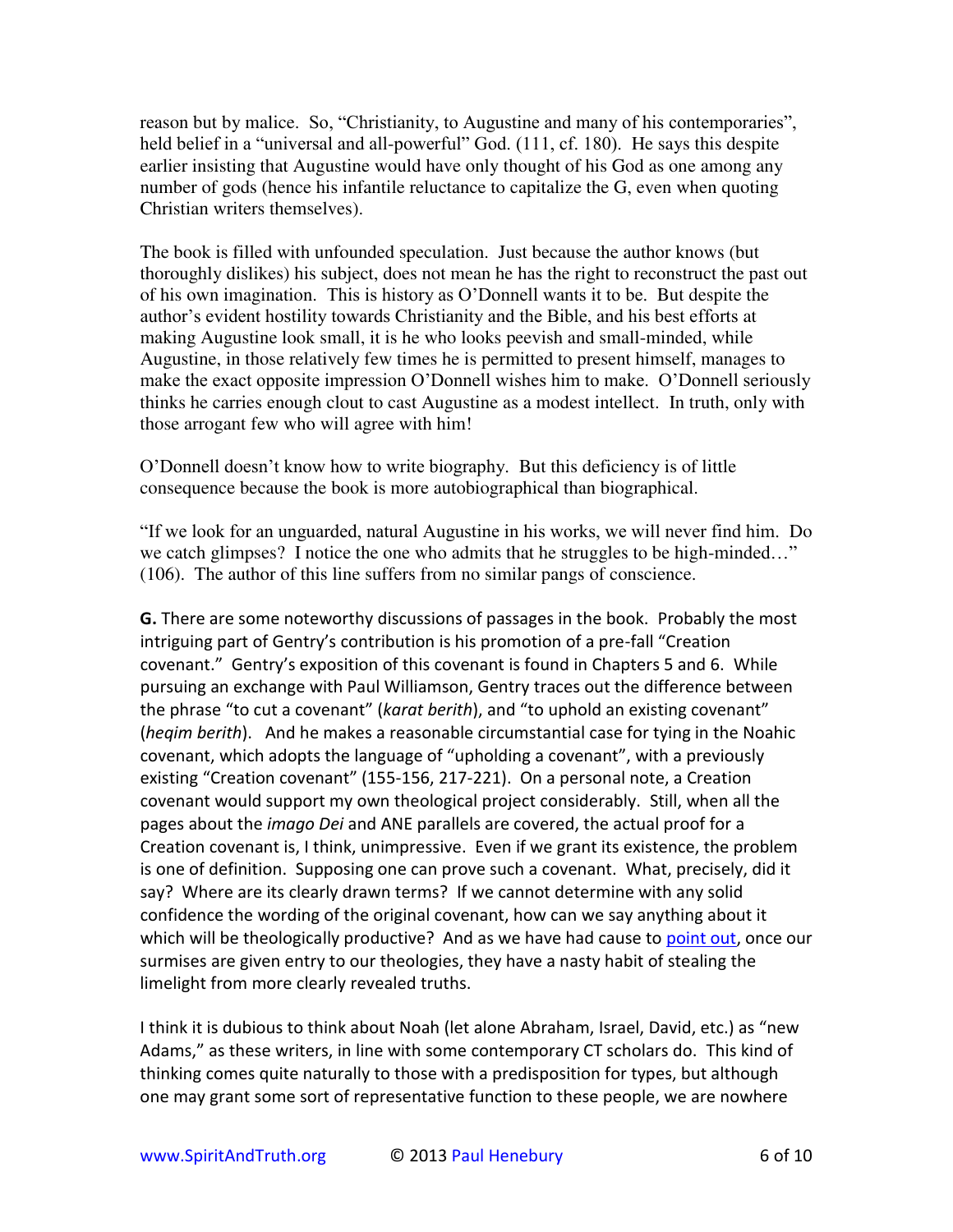told they are "new Adams." We are told that Jesus Christ is "the second Man" (1 Cor. 15:47), and it is well to leave it at that. There is some pleading for a straight-forward reading of the text (e.g. 157) in this section, but one has cause to ponder its selectivity (see, e.g. 192 where the author wants to assume identity of meaning for "image of god" between 15th century B.C. ANE customs and Genesis. Surely here interpretation is being decided beforehand and foisted on the text from without?).

H. Turning to a few more examples, are we really to believe that utter destruction comes upon humanity because "they have violated the instructions and terms of the Noahic covenant" (172)? I rather thought God made the covenant with Noah and the rest of creation. God sent a flood. Noah built an Ark. God said He wouldn't do that again. What was to violate?

The authors both stress the inadequacy of viewing covenants as unilateral or bilateral, or unconditional or conditional (see Wellum's summary on 609f.), but this reviewer can think of no scholar who does not place exception clauses on these ways of thinking. As every dispensational scholar I know about is careful to explain, the "unconditional" covenants with Abraham, Israel, David, etc., do contain temporal conditions, which if not kept will cause God to act in judgment. But these can never finally frustrate the outcome of the oaths God bound Himself to keep, since those promises obligate Him to insure the conditions are eventually met (which is where the New covenant comes in).

It seems to me that trying to create a tension between the covenants by rejecting the unilateral/bilateral dichotomy opens up another opportunity for typology to enter and begin dictating the play. This pliancy assists supercessionism of all stripes greatly.

I. Although ranging for several pages, Gentry's explanation of Jeremiah 33:14-26 is rather a thin veneer, and disappoints. Gentry's preferred pattern of pursuing detailed digressions from the text and then bringing his conclusions to his interpretations of the text strike me as more impressive and substantial looking than they are. When all is said and done, his actual dealing with passages sometimes appears a little shallow and strained. This is certainly the case with his treatments of Jeremiah 30-33 (although chs. 34 & 35 illuminate those chapters much), and, as we shall see, Daniel 9.

The treatment of Jeremiah 33 is especially inattentive. Although noting the connection of the New covenant "with the covenant with David, the covenant with Levi, and the covenant with creation [which is more probably the Noahic covenant]" (522), Gentry fails to give attention to the direct quotation of or strong allusion to the terms of these covenants in this passage (see Jer. 33:15 refers to after the second advent; 33:17 quotes from the Davidic covenant; 33:18 alludes strongly to the Priestly covenant of Num. 25:12-13; then Jer. 33:20 ties in with the preamble to the Noahic covenant in Gen. 8:22; Jer. 33:22, 26 partly cites the Abrahamic covenant; and 33:25 probably refers to the creation ordinances). Here we have perhaps the strongest example of intertextuality in the OT, but he skips over much of it: for example, what he doesn't say about the throne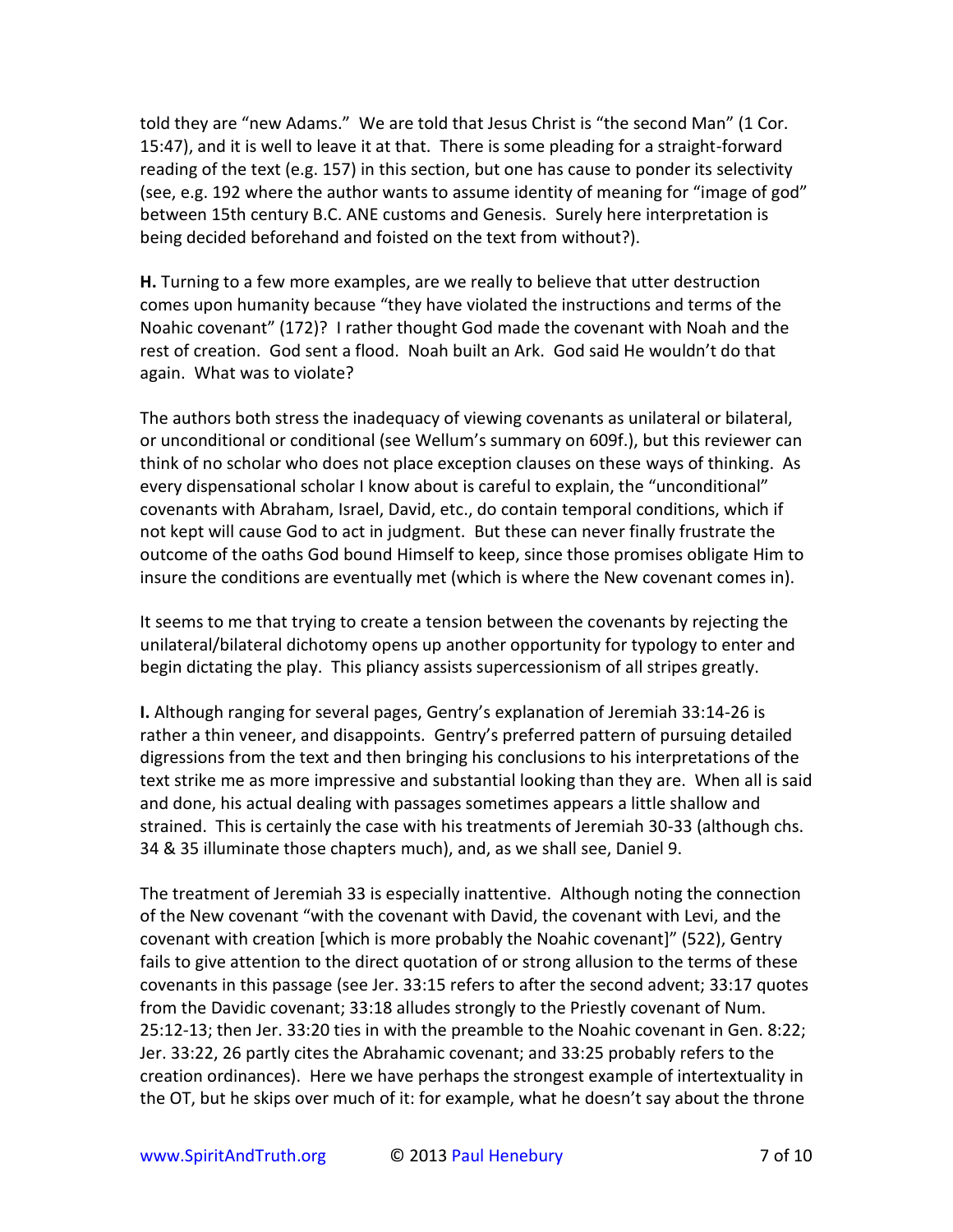of Israel, and in his remarks about the covenant with Levi, where Ezek. 44, Zech. 14, and Mal. 3 are ignored.

If there is a more strongly worded statement from God in all of Scripture than Jeremiah 33:14-26 I should like to see it. Moreover, as Gentry (253, quoting K. Mathews) seems to recognize, the passing through the parts of the animals in Jer. 34 recalls the selfimprecation of God in Gen. 15. It is passing strange that few scholars have connected Jeremiah 34 with God's oaths in the previous chapter (and 31:31-36).

J. We must move on and say something about the ingenious but unpersuasive exposition of Daniel 9:24ff. To put it in a nutshell, the authors believe that the six items listed in Daniel 9:24 were all fulfilled in Christ at the first advent (541, 553-554 - though they admit "anoint the *most holy person*" is abnormal, typology again steps in to help). "Messiah the Prince" or "Leader" of 9:25 is equated with "the prince [or leader] who shall come" of verse 26 even though it appears that he comes after "Messiah is cut off." From chapter 7:8, 23-25 the antichrist arises from the fourth kingdom (the Roman empire), seemingly just prior to the second coming (7:13-14 with 7:21-22). This prepares the reader for "the people of the prince who is to come" who "shall destroy the city and the sanctuary" (9:26).

Two questions loom before us if we follow Gentry's and Wellum's interpretation. The first concerns the fact that the "he" of verse 26b causes the sacrifice and offering to cease "in the middle of the [seventieth] week." If this refers to Jesus then it also refers to His crucifixion. That would leave three and a half years of the seventieth week left to fulfill. This is generally where those who don't like a second coming context will jump thirty-five or so years into the future and see fulfillment in Titus's armies in A.D. 70. This expedient appears to be adopted by Gentry (561), although he seems to hedge his bets. On page 560-561 he writes,

Jesus came and was cut off, and his people ruined the city and the sanctuary. It was Caiaphas' rejection of Jesus' testimony at the trial that meant that that temple had to fall...the Jews cut off their Messiah and ruined the city as the culmination of their continued transgression, and the Romans destroyed the city "in a flood"...

Gentry admits the "people" who destroy city and sanctuary do "appear to be enemy armies" (560), so he has to read two peoples into the context: the Jews who "destroyed" the city metaphorically circa A.D. 30, and the Romans who adopted a more literal method in A.D. 70! (Readers who want a more straightforward exegesis of these verses could do worse than read Paul D. Feinberg's essay in John S. and Paul D. Feinberg, Tradition and Testament, 189-220).

K. Do they believe the OT is not to be interpreted by the NT? Their interaction with the NT is very deficient, but it is clear that their appreciative use and agreement with CT's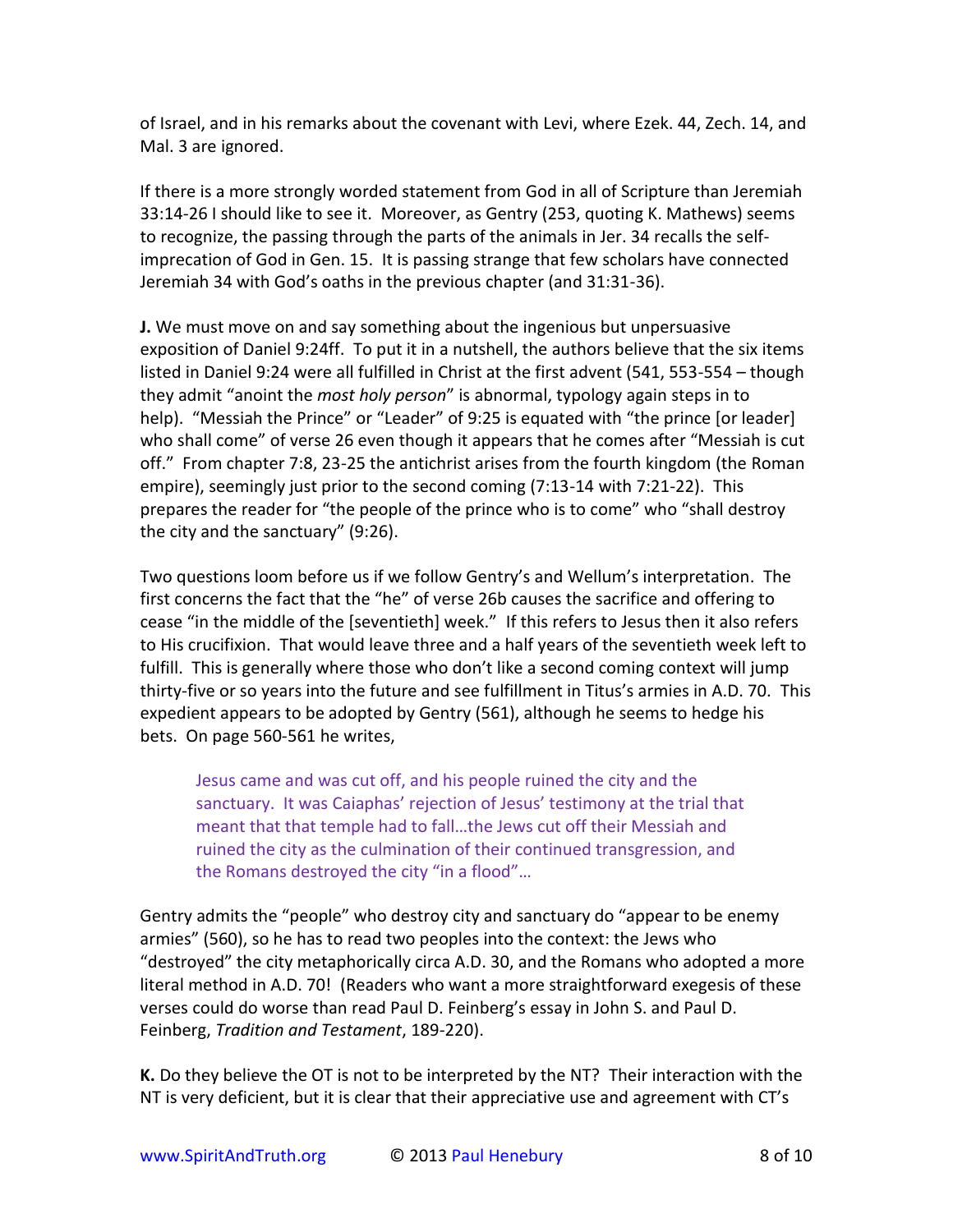like Beale, Goldsworthy, Dumbrell, Waltke and others to prop up major planks in their argument; from their supercessionism (e.g. 228, 243, 247, etc.); from their use of the Cosmos-Eden-Land-Temple typology as a hermeneutical principle (e.g. 322, 706); their "New Israel" as the one people of God (104, 598, 688-689, 716, and charts on 619-620), and their insistence that salvation is what it's all about (614), they are in most places fully in step with covenant theologians. Most of the disagreements would be ecclesiological. The eschatology is the same, and so, to a large degree, is their reinterpreting the OT with their take on the New (Cf. 714 n.146).

L. For some reason, Limited atonement is brought into the fray, but I for one do not see much of a case for its inclusion in the book or the validity of the argument. I am not going to engage the question here; the basis of which is that the New covenant is made only with God's true people, therefore, Christ's blood was shed only for them. This is where they seem to forget their rejection of the unconditional versus conditional view for a both/and model in speaking about the covenants.

M. I have said that in writing about their applied method the authors seem to erect two contrary goals: they say they want to let the text speak in its context (see also e.g., 558), but they also want to bring in a front-loaded version of intertextuality into their exegesis. In similar fashion, they say they don't want to read the OT in light of the NT, but their operating assumption is that the "kingdom through covenant" motif must be understood through the lens of Calvary and Pentecost. They say they want to steer a middle course between CT and DT, but their apparent minimal interaction with DT works causes them to make unsure generalizations (like all DT's held to believer's baptism), while NCT's close affinities with CT and its typology, and their basic agreement with and endorsement of the typological position of G.K. Beale, Stephen Dempster, etc., shows that they are far from sticking to the middle of the road.

On pages 605-606 Wellum states,

In contrast to other theological views, our proposal of "kingdom through covenant" wants consistently to view and apply the previous covenants through the lens of Jesus' person and work and the arrival of the new covenant age. It is only when we do so that our theological proposals and conclusions will be biblical in the full sense of that word-according to God's intention of letting Scripture interpret Scripture at the canonical level.

Kingdom through Covenant does educate the reader and good points are made. But, in reality, differences with paedo-baptist covenant theology notwithstanding, this is biblical theology in contemporary supercessionist tones. There is not a covenant oath God made which cannot be wrestled to the ground by typology. Despite their assurances otherwise (435), both writers assume that covenant fulfillment happened largely at the first advent. This allows them to reshape covenant promises to fit first